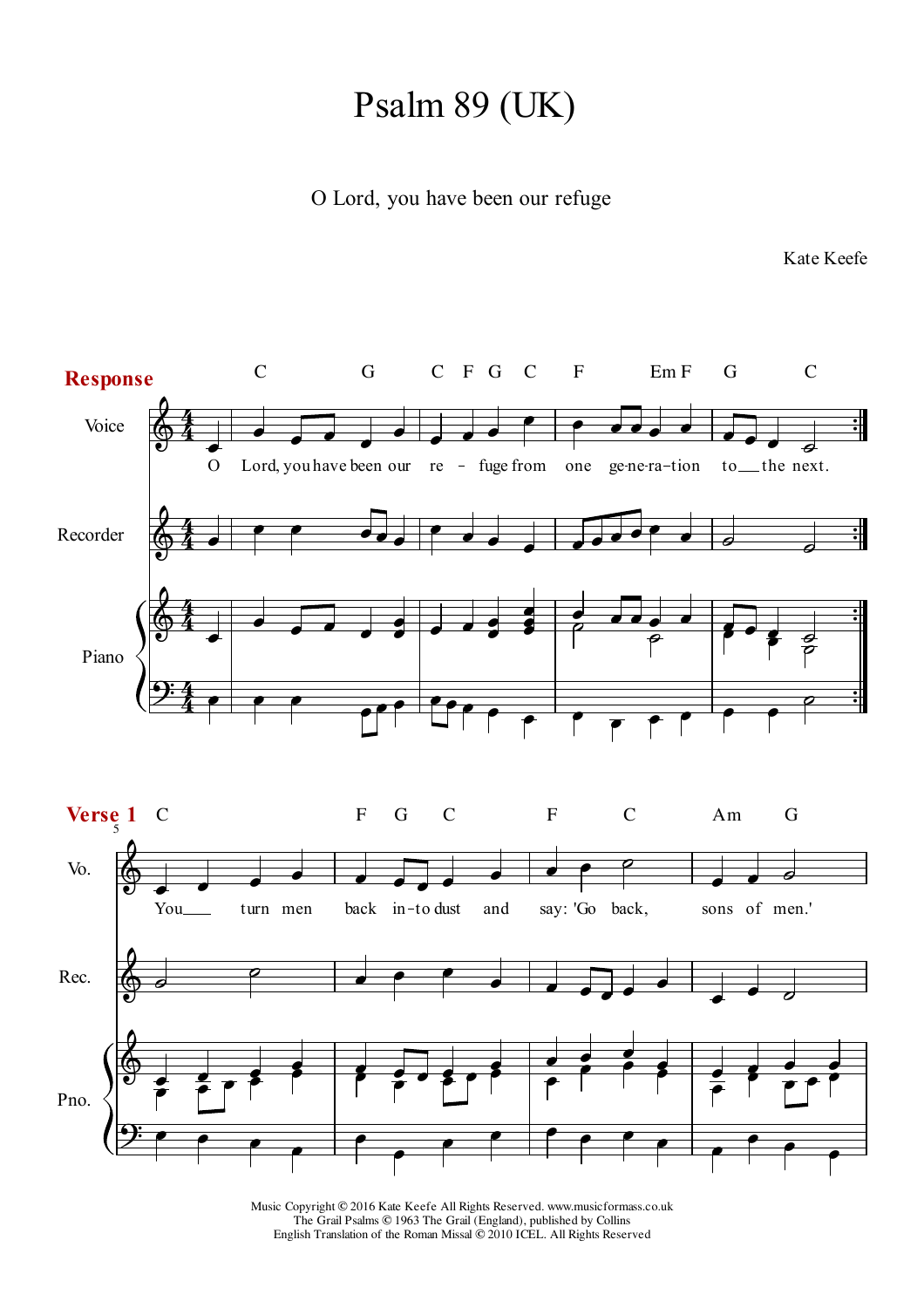

Music Copyright © 2016 Kate Keefe All Rights Reserved. www.musicformass.co.uk The Grail Psalms © 1963 The Grail (England), published by Collins English Translation of the Roman Missal © 2010 ICEL. All Rights Reserved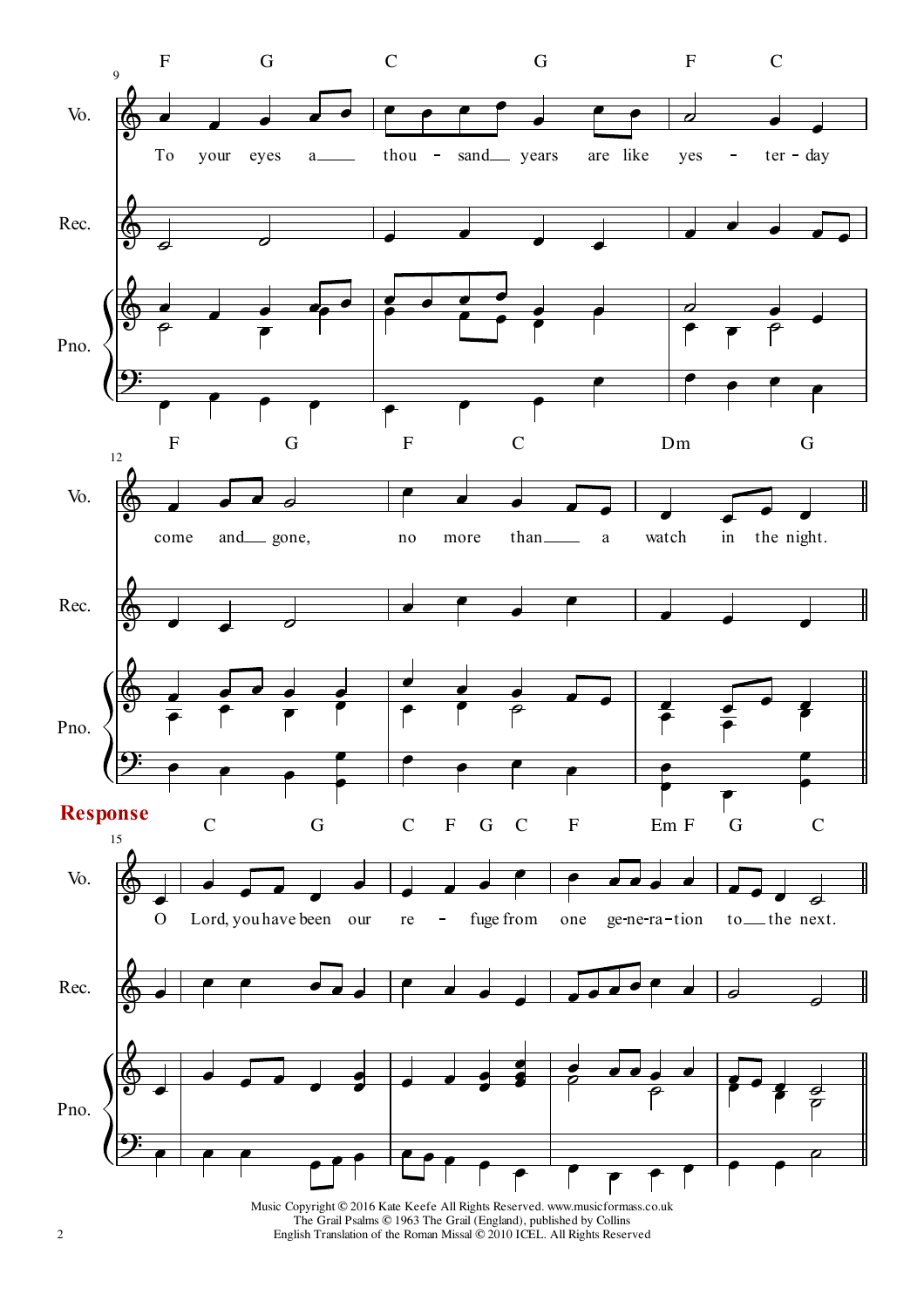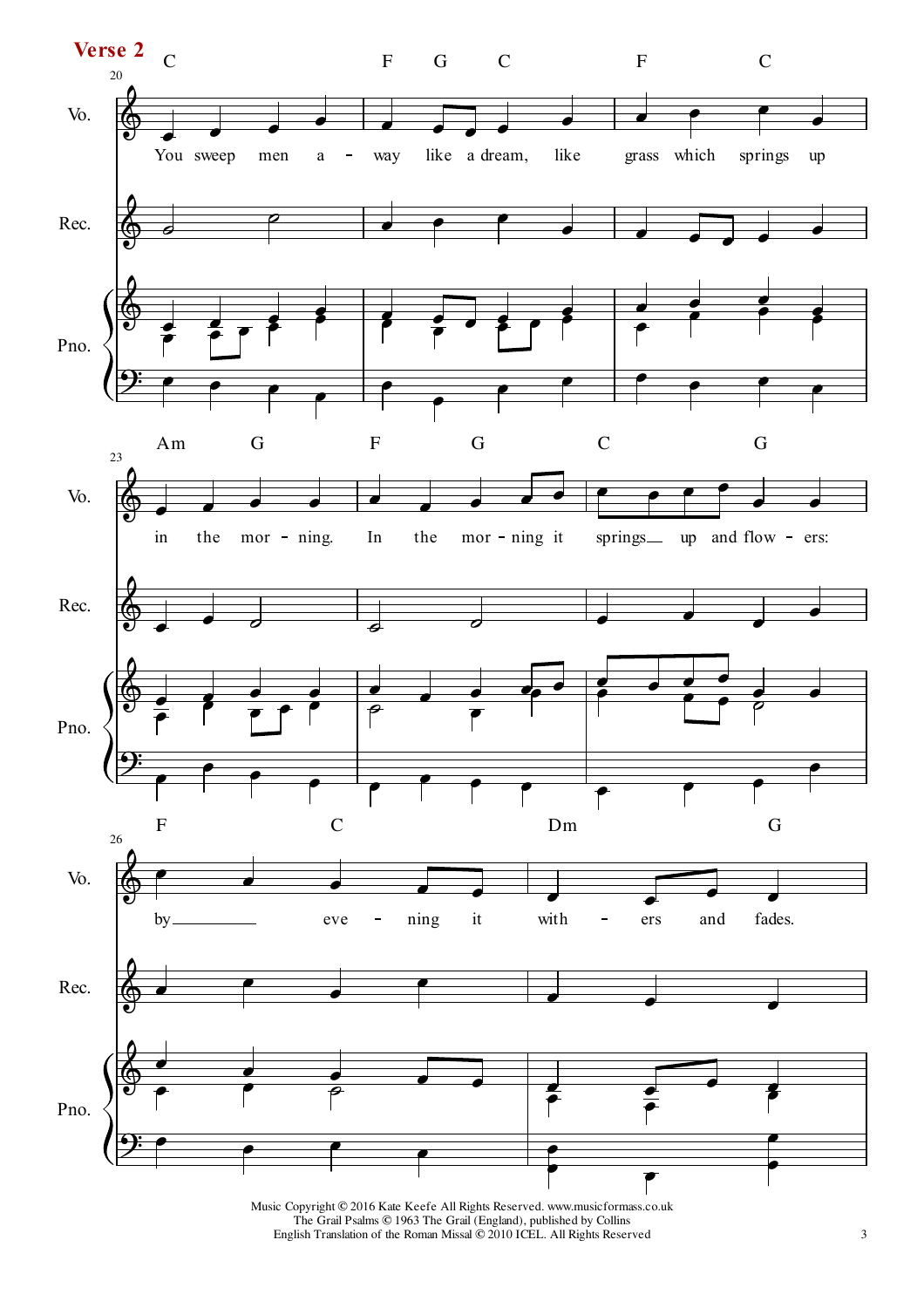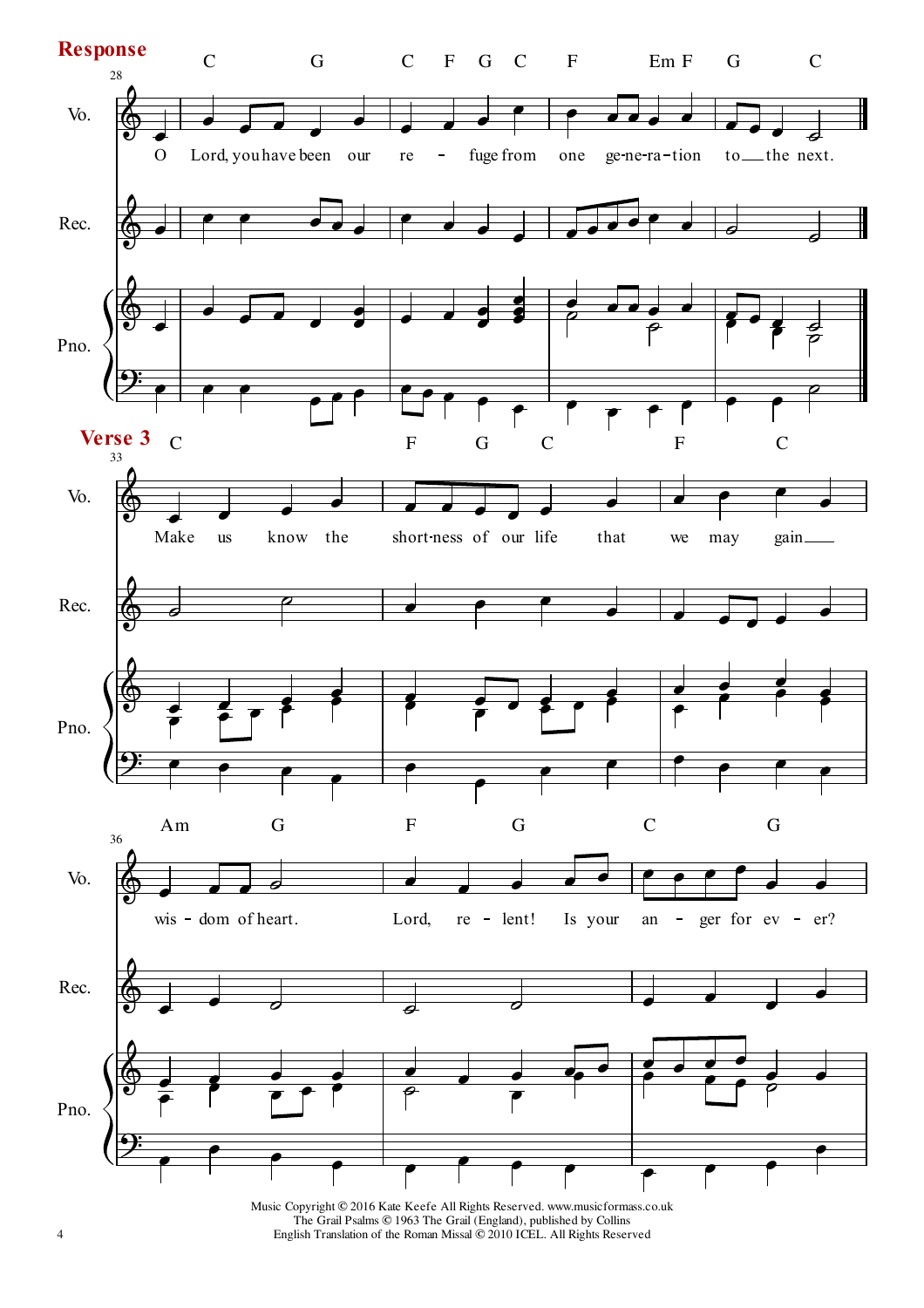

Music Copyright © 2016 Kate Keefe All Rights Reserved. www.musicformass.co.uk The Grail Psalms © 1963 The Grail (England), published by Collins English Translation of the Roman Missal © 2010 ICEL. All Rights Reserved 5